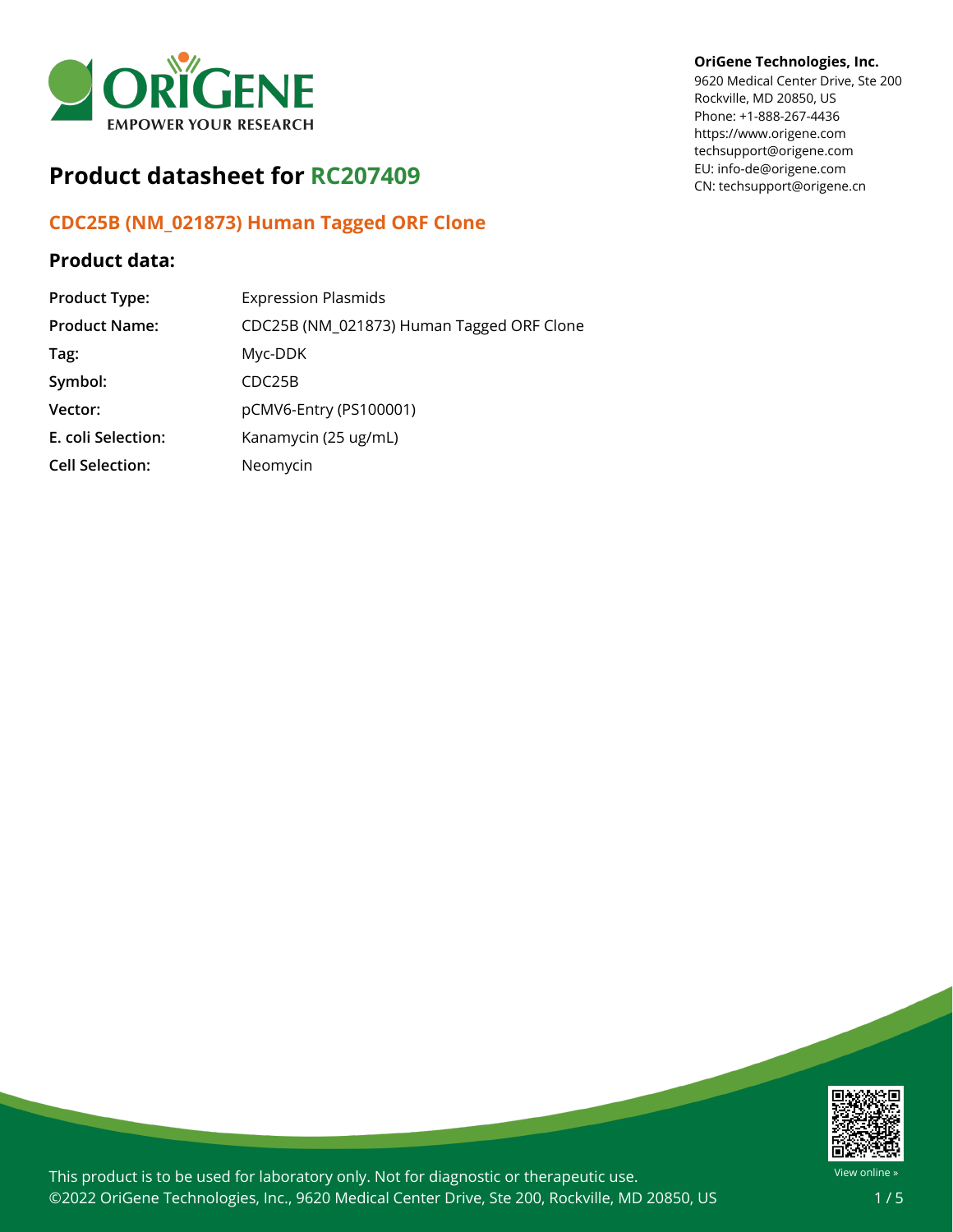|                                    | CDC25B (NM_021873) Human Tagged ORF Clone - RC207409                                                                                                                                                                                                                                                                                                                                                                                                                                                                                                                                                                                                                                                                                                                                                                                                                                                                                                                                                                                                                                                                                              |
|------------------------------------|---------------------------------------------------------------------------------------------------------------------------------------------------------------------------------------------------------------------------------------------------------------------------------------------------------------------------------------------------------------------------------------------------------------------------------------------------------------------------------------------------------------------------------------------------------------------------------------------------------------------------------------------------------------------------------------------------------------------------------------------------------------------------------------------------------------------------------------------------------------------------------------------------------------------------------------------------------------------------------------------------------------------------------------------------------------------------------------------------------------------------------------------------|
| <b>ORF Nucleotide</b><br>Sequence: | >RC207409 ORF sequence<br>Red=Cloning site Blue=ORF Green=Tags(s)                                                                                                                                                                                                                                                                                                                                                                                                                                                                                                                                                                                                                                                                                                                                                                                                                                                                                                                                                                                                                                                                                 |
|                                    |                                                                                                                                                                                                                                                                                                                                                                                                                                                                                                                                                                                                                                                                                                                                                                                                                                                                                                                                                                                                                                                                                                                                                   |
|                                    | TTTTGTAATACGACTCACTATAGGGCGGCCGGGAATTCGTCGACTGGATCCGGTACCGAGGAGATCTGCC<br>GCCGCGATCGCC                                                                                                                                                                                                                                                                                                                                                                                                                                                                                                                                                                                                                                                                                                                                                                                                                                                                                                                                                                                                                                                            |
|                                    | CGCTTCCTCGCCGGTCACCACCCTCACCCAGACCATGCACGACCTCGCCGGGCTCGGCAGCGAAACCCCA<br>AAGAGTCAGGTAGGGACCCTGCTCTTCCGCAGCCGCAGCCGCCTGACGCACCTATCCCTGTCTCGACGGG<br>CATCCGAATCCTCCCTGTCGTCTGAATCCTCCGAATCTTCTGATGCAGGTCTCTGCATGGATTCCCCCAG<br>AACGAGCAGTTTGCCATCAGACGCTTCCAGTCTATGCCGGTGAGGCTGCTGGGCCACAGCCCCGTGCTTC<br>GGAACATCACCAACTCCCAGGCGCCCGACGGCCGGAGGAAGAGCGAGGCGGCAGTGGAGCTGCCAGCAG<br>CTCTGGGGAAGACAAGGAGAATGATGGATTTGTCTTCAAGATGCCATGGAAGCCCACACATCCCAGCTCC<br>ACCCATGCTCTGGCAGAGTGGGCCAGCCGCAGGGAAGCCTTTGCCCAGAGACCCAGCTCGGCCCCCGACC<br>TGATGTGTCTCAGTCCTGACCGGAAGATGGAAGTGGAGGAGCTCAGCCCCCTGGCCCTAGGTCGCTTCTC<br>TCTGACCCCTGCAGAGGGGGATACTGAGGAAGATGATGGATTTGTGGACATCCTAGAGAGTGACTTAAAG<br>GATGATGATGCAGTTCCCCCAGGCATGGAGAGTCTCATTAGTGCCCCACTGGTCAAGACCTTGGAAAAGG<br>AAGAGGAAAAGGACCTCGTCATGTACAGCAAGTGCCAGCGGCTCTTCCGCTCTCCGTCCATGCCCTGCAG<br>CGTGATCCGGCCCATCCTCAAGAGGCTGGAGCGGCCCCAGGACAGGGACACGCCCGTGCAGAATAAGCGG<br>AGGCGGAGCGTGACCCCTCCTGAGGAGCAGCAGGAGGCTGAGGAACCTAAAGCCCGCGTCCTCCGCTCAA<br>AATCACTGTGTCACGATGAGATCGAGAACCTCCTGGACAGTGACCACCGAGAGCTGATTGGAGATTACTC<br>TAAGGCCTTCCTCCTACAGACAGTAGACGGAAAGCACCAAGACCTCAAGTACATCTCACCAGAAACGATG |
|                                    | GTGGCCCTATTGACGGGCAAGTTCAGCAACATCGTGGATAAGTTTGTGATTGTAGACTGCAGATACCCCT<br>ATGAATATGAAGGCGGGCACATCAAGACTGCGGTGAACTTGCCCCTGGAACGCGACGCCGAGAGCTTCCT<br>ACTGAAGAGCCCCATCGCGCCCTGTAGCCTGGACAAGAGAGTCATCCTCATTTTCCACTGTGAATTCTCA<br>TCTGAGCGTGGGCCCCGCATGTGCCGTTTCATCAGGGAACGAGACCGTGCTGTCAACGACTACCCCAGCC<br>TCTACTACCCTGAGATGTATATCCTGAAAGGCGGCTACAAGGAGTTCTTCCCTCAGCACCCGAACTTCTG<br>TGAACCCCAGGACTACCGGCCCATGAACCACGAGGCCTTCAAGGATGAGCTAAAGACCTTCCGCCTCAAG                                                                                                                                                                                                                                                                                                                                                                                                                                                                                                                                                                                                                                                                                          |
|                                    | ACTCGCAGCTGGGCTGGGGAGCGGAGCCGGCGGAGCTCTGTAGCCGGCTGCAGGACCAG<br>ACGCGTACGCGGCCGCTCGAGCAGAAACTCATCTCAGAAGAGGATCTGGCAGCAAATGATATCCTGGATT<br>ACAAGGATGACGACGATAAGGTTTAA                                                                                                                                                                                                                                                                                                                                                                                                                                                                                                                                                                                                                                                                                                                                                                                                                                                                                                                                                                               |
| <b>Protein Sequence:</b>           | >RC207409 protein sequence<br>Red=Cloning site Green=Tags(s)                                                                                                                                                                                                                                                                                                                                                                                                                                                                                                                                                                                                                                                                                                                                                                                                                                                                                                                                                                                                                                                                                      |
|                                    | MEVPQPEPAPGSALSPAGVCGGAQRPGHLPGLLLGSHGLLGSPVRAAASSPVTTLTQTMHDLAGLGSETP<br>KSQVGTLLFRSRSRLTHLSLSRRASESSLSSESSESSDAGLCMDSPSPMDPHMAEQTFEQAIQAASRIIR<br>NEQFAIRRFQSMPVRLLGHSPVLRNITNSQAPDGRRKSEAGSGAASSSGEDKENDGFVFKMPWKPTHPSS<br>THALAEWASRREAFAQRPSSAPDLMCLSPDRKMEVEELSPLALGRFSLTPAEGDTEEDDGFVDILESDLK<br>DDDAVPPGMESLISAPLVKTLEKEEEKDLVMYSKCQRLFRSPSMPCSVIRPILKRLERPQDRDTPVQNKR<br>RRSVTPPEEQQEAEEPKARVLRSKSLCHDEIENLLDSDHRELIGDYSKAFLLQTVDGKHQDLKYISPETM<br>VALLTGKFSNIVDKFVIVDCRYPYEYEGGHIKTAVNLPLERDAESFLLKSPIAPCSLDKRVILIFHCEFS<br>SERGPRMCRFIRERDRAVNDYPSLYYPEMYILKGGYKEFFPQHPNFCEPQDYRPMNHEAFKDELKTFRLK<br>TRSWAGERSRRELCSRLQDQ                                                                                                                                                                                                                                                                                                                                                                                                                                                                                                              |
|                                    | TRTRPLEQKLISEEDLAANDILDYKDDDDKV                                                                                                                                                                                                                                                                                                                                                                                                                                                                                                                                                                                                                                                                                                                                                                                                                                                                                                                                                                                                                                                                                                                   |
|                                    |                                                                                                                                                                                                                                                                                                                                                                                                                                                                                                                                                                                                                                                                                                                                                                                                                                                                                                                                                                                                                                                                                                                                                   |
| Chromatograms:                     | https://cdn.origene.com/chromatograms/mk6134_e02.zip                                                                                                                                                                                                                                                                                                                                                                                                                                                                                                                                                                                                                                                                                                                                                                                                                                                                                                                                                                                                                                                                                              |

 $O<sub>R</sub>$  $O<sub>R</sub>$  $O<sub>R</sub>$  $O<sub>R</sub>$  $O<sub>R</sub>$ 

This product is to be used for laboratory only. Not for diagnostic or therapeutic use. ©2022 OriGene Technologies, Inc., 9620 Medical Center Drive, Ste 200, Rockville, MD 20850, US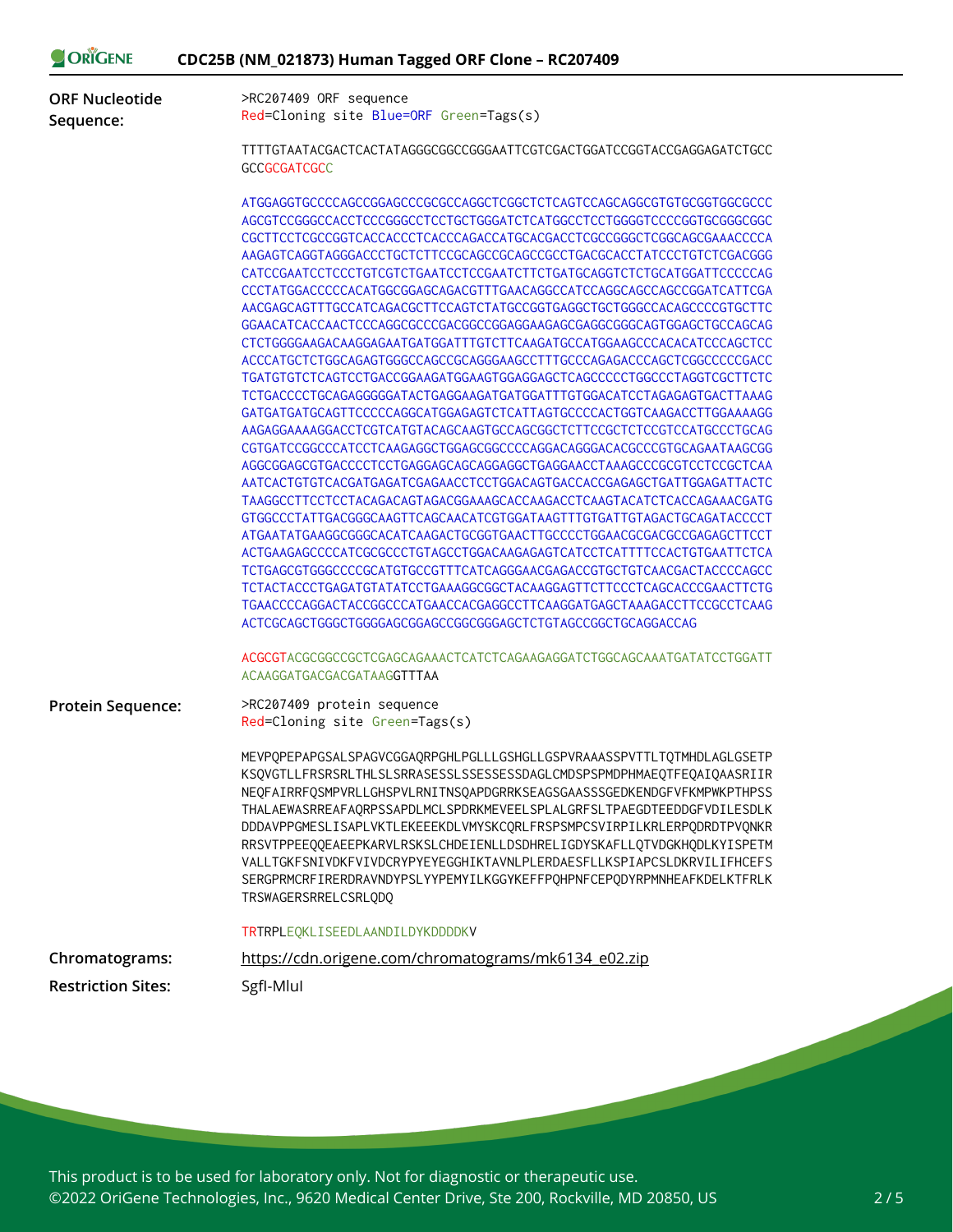

#### **Cloning Scheme:**



\* The last codon before the Stop codon of the ORF

#### **Plasmid Map:**



**ORF Size:** 1740 bp

**ACCN:** NM\_021873

This product is to be used for laboratory only. Not for diagnostic or therapeutic use. ©2022 OriGene Technologies, Inc., 9620 Medical Center Drive, Ste 200, Rockville, MD 20850, US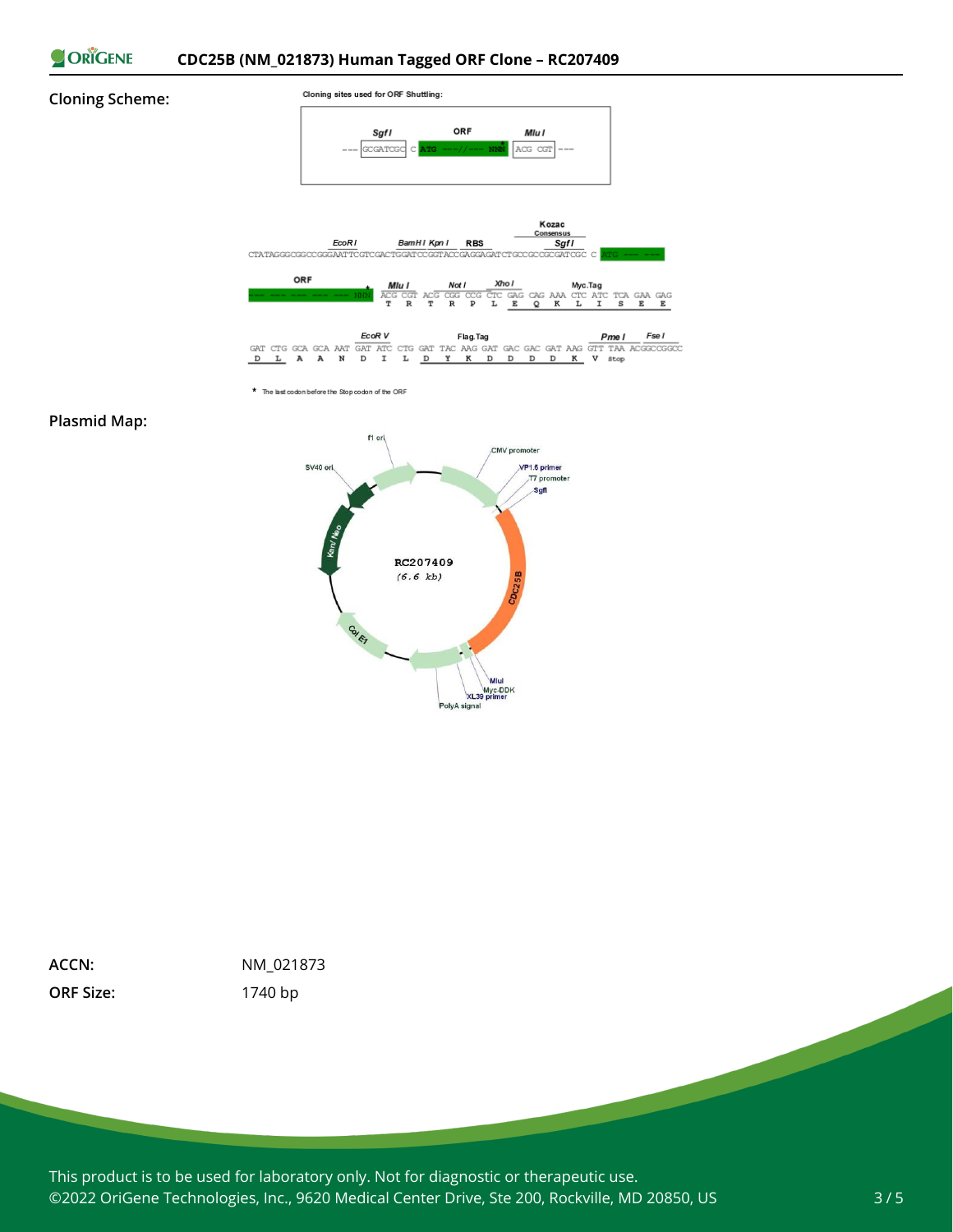| <b>ORIGENE</b>                | CDC25B (NM_021873) Human Tagged ORF Clone - RC207409                                                                                                                                                                                                                                                                                                                                                                                                                                                                                                                            |
|-------------------------------|---------------------------------------------------------------------------------------------------------------------------------------------------------------------------------------------------------------------------------------------------------------------------------------------------------------------------------------------------------------------------------------------------------------------------------------------------------------------------------------------------------------------------------------------------------------------------------|
| <b>OTI Disclaimer:</b>        | The molecular sequence of this clone aligns with the gene accession number as a point of<br>reference only. However, individual transcript sequences of the same gene can differ through<br>naturally occurring variations (e.g. polymorphisms), each with its own valid existence. This<br>clone is substantially in agreement with the reference, but a complete review of all prevailing<br>variants is recommended prior to use. More info                                                                                                                                  |
| <b>OTI Annotation:</b>        | This clone was engineered to express the complete ORF with an expression tag. Expression<br>varies depending on the nature of the gene.                                                                                                                                                                                                                                                                                                                                                                                                                                         |
| Components:                   | The ORF clone is ion-exchange column purified and shipped in a 2D barcoded Matrix tube<br>containing 10ug of transfection-ready, dried plasmid DNA (reconstitute with 100 ul of water).                                                                                                                                                                                                                                                                                                                                                                                         |
| <b>Reconstitution Method:</b> | 1. Centrifuge at 5,000xg for 5min.<br>2. Carefully open the tube and add 100ul of sterile water to dissolve the DNA.<br>3. Close the tube and incubate for 10 minutes at room temperature.<br>4. Briefly vortex the tube and then do a quick spin (less than 5000xg) to concentrate the liquid<br>at the bottom.<br>5. Store the suspended plasmid at -20°C. The DNA is stable for at least one year from date of<br>shipping when stored at -20°C.                                                                                                                             |
| RefSeq:                       | NM 021873.3                                                                                                                                                                                                                                                                                                                                                                                                                                                                                                                                                                     |
| <b>RefSeq Size:</b>           | 3696 bp                                                                                                                                                                                                                                                                                                                                                                                                                                                                                                                                                                         |
| <b>RefSeq ORF:</b>            | 1743 bp                                                                                                                                                                                                                                                                                                                                                                                                                                                                                                                                                                         |
| Locus ID:                     | 994                                                                                                                                                                                                                                                                                                                                                                                                                                                                                                                                                                             |
| UniProt ID:                   | P30305                                                                                                                                                                                                                                                                                                                                                                                                                                                                                                                                                                          |
| <b>Cytogenetics:</b>          | 20p13                                                                                                                                                                                                                                                                                                                                                                                                                                                                                                                                                                           |
| Domains:                      | <b>RHOD</b>                                                                                                                                                                                                                                                                                                                                                                                                                                                                                                                                                                     |
| <b>Protein Families:</b>      | Druggable Genome, Phosphatase                                                                                                                                                                                                                                                                                                                                                                                                                                                                                                                                                   |
| <b>Protein Pathways:</b>      | Cell cycle, MAPK signaling pathway, Progesterone-mediated oocyte maturation                                                                                                                                                                                                                                                                                                                                                                                                                                                                                                     |
| MW:                           | 65 kDa                                                                                                                                                                                                                                                                                                                                                                                                                                                                                                                                                                          |
| <b>Gene Summary:</b>          | CDC25B is a member of the CDC25 family of phosphatases. CDC25B activates the cyclin<br>dependent kinase CDC2 by removing two phosphate groups and it is required for entry into<br>mitosis. CDC25B shuttles between the nucleus and the cytoplasm due to nuclear localization<br>and nuclear export signals. The protein is nuclear in the M and G1 phases of the cell cycle and<br>moves to the cytoplasm during S and G2. CDC25B has oncogenic properties, although its role<br>in tumor formation has not been determined. Multiple transcript variants for this gene exist. |

This product is to be used for laboratory only. Not for diagnostic or therapeutic use. ©2022 OriGene Technologies, Inc., 9620 Medical Center Drive, Ste 200, Rockville, MD 20850, US

[provided by RefSeq, Jul 2008]